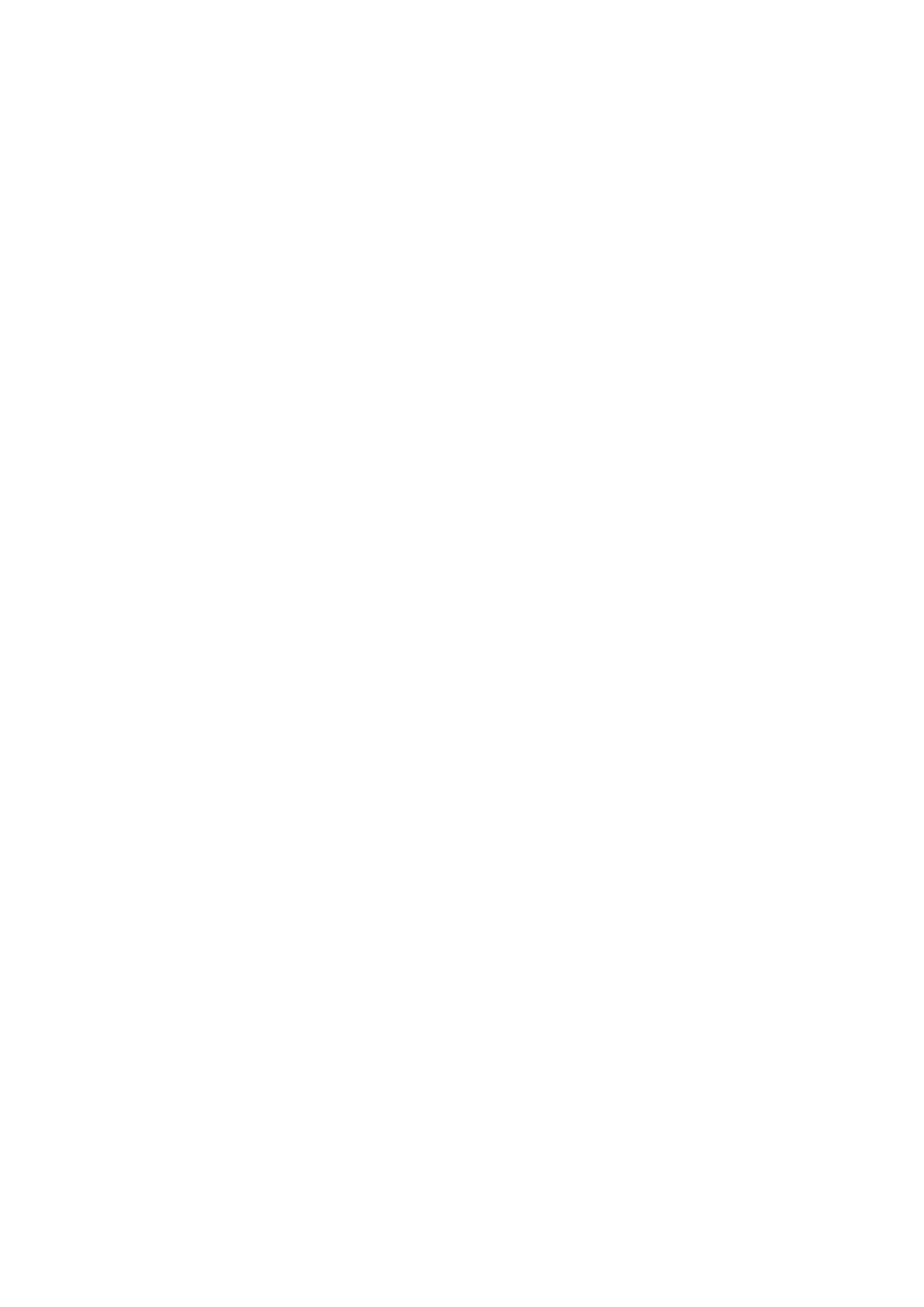



Manual control for all thermostatic valves.

• Handle and support included



### **ART. 1950**

| Code       |       | box |
|------------|-------|-----|
| 1 $\Omega$ | ∩ Ջิว | 10  |

### Regulating handle for Art. 1450.



### **ART. 8125**

| Code |       | box             |  |
|------|-------|-----------------|--|
| 8125 | 0,64' | 10 <sup>1</sup> |  |

### Manual control for filling unit (Art. 2100-2105-2106-2110).



### **ART. 8140**

| Code |      | hox |  |
|------|------|-----|--|
| 8140 | 0.42 | 10  |  |

Manual control for thermostatic mixer

- Art. 8120 N (Art. 3950-3956-3957)
- Art. 8120 A (Art. 3953-3954-3955)

# **ART. 8120**

| Code   | colour | €    | box |
|--------|--------|------|-----|
| 8120 N | black  | 4,65 | 10  |
| 8120 A | orange | 4,65 | 10  |

Chrome-plated covering cap for articles: (Art.1116-1117-1126-1127-1136-1137-1146- 1147-1420-1430-1431-1432-1433-1435-1436- 1437-1438-3458-3459-3859-3860-3869-3870- 3872-3873-3875-3876-3900-3901-3905-3906- 3920-3927).



### **ART. 8405**

| Code |      | box |
|------|------|-----|
| 8405 | 1,16 | 10  |

| Regulating handle for radiator valves<br>(Art. 1050-1250-1150-1350-1585-1590). |                       |                   |           | Handle for m<br>(Art. 1455-14                         |
|--------------------------------------------------------------------------------|-----------------------|-------------------|-----------|-------------------------------------------------------|
| <b>ART. 8100</b>                                                               |                       |                   |           |                                                       |
|                                                                                |                       |                   |           |                                                       |
| Code<br>8100 1238                                                              | size<br>$1/2 - 3/8$ " | €<br>0,64         | box<br>10 |                                                       |
| 810034                                                                         | 3/4''                 | 0,94              | 10        |                                                       |
| 81001                                                                          | 1 <sup>''</sup>       | 1,03              | 10        |                                                       |
|                                                                                |                       |                   |           | Regulating h                                          |
| Regulating handle Art. 1451.                                                   |                       |                   |           |                                                       |
|                                                                                |                       |                   |           |                                                       |
|                                                                                |                       |                   |           |                                                       |
|                                                                                |                       |                   |           |                                                       |
|                                                                                |                       |                   |           |                                                       |
| <b>ART. 8126</b>                                                               |                       |                   |           |                                                       |
| Code                                                                           | €                     | box               |           |                                                       |
| 8126                                                                           |                       | 0,48<br>10        |           |                                                       |
| Manual control for MULTIFAR manifolds.                                         |                       |                   |           | Manual<br>$\mathsf{C}$<br>manifolds.                  |
| <b>ART. 8980</b><br>Code<br>8980                                               | €                     | box<br>0,64<br>10 |           |                                                       |
|                                                                                |                       |                   |           | Manual cont                                           |
|                                                                                |                       |                   |           |                                                       |
| Chrome-plated covering cap in stamped brass                                    |                       |                   |           |                                                       |
| for:<br>Art.1100-1111-1200-1211-1300-1311-1400-<br>1411-1440-1550-1575.        |                       |                   |           | Plastic coveri<br>(Art.1421-142<br>$-1105 - 1215 - 1$ |

### **ART. 8400**

| Code      | size            | €    | box |
|-----------|-----------------|------|-----|
| 8400 1238 | $1/2$ "-3/8"    | 1,35 | 10  |
| 8400 34   | 3/4''           | 1,83 | 10  |
| 84001     | 1 <sup>II</sup> | 2,47 | 10  |

hanual single-pipe valves. 163-1473).



### **ART. 8110**

| Code |      | box |
|------|------|-----|
| 8110 | 0,65 | 10  |

andle for Art. 1550.



### **ART. 8130**

|                                     |         | Code             | €               | box |
|-------------------------------------|---------|------------------|-----------------|-----|
|                                     |         | 8130             | 0,94            | 10  |
| Manual<br>manifolds.                | control | for              | THERMO-ELECTRIC |     |
|                                     |         |                  |                 |     |
|                                     |         |                  |                 |     |
|                                     |         | <b>ART. 8990</b> |                 |     |
|                                     |         | Code             | €               | box |
|                                     |         | 8990             | 0,64            | 10  |
| Manual control for START manifolds. |         |                  |                 |     |



**ART. 8981**

| Code |      | box       |
|------|------|-----------|
| 8981 | 0,68 | $10^{-1}$ |

ing cap for: (Art.1421-1422-1423-1424-1481-1482-1483-1484 305-1415).



### **ART. 8406**

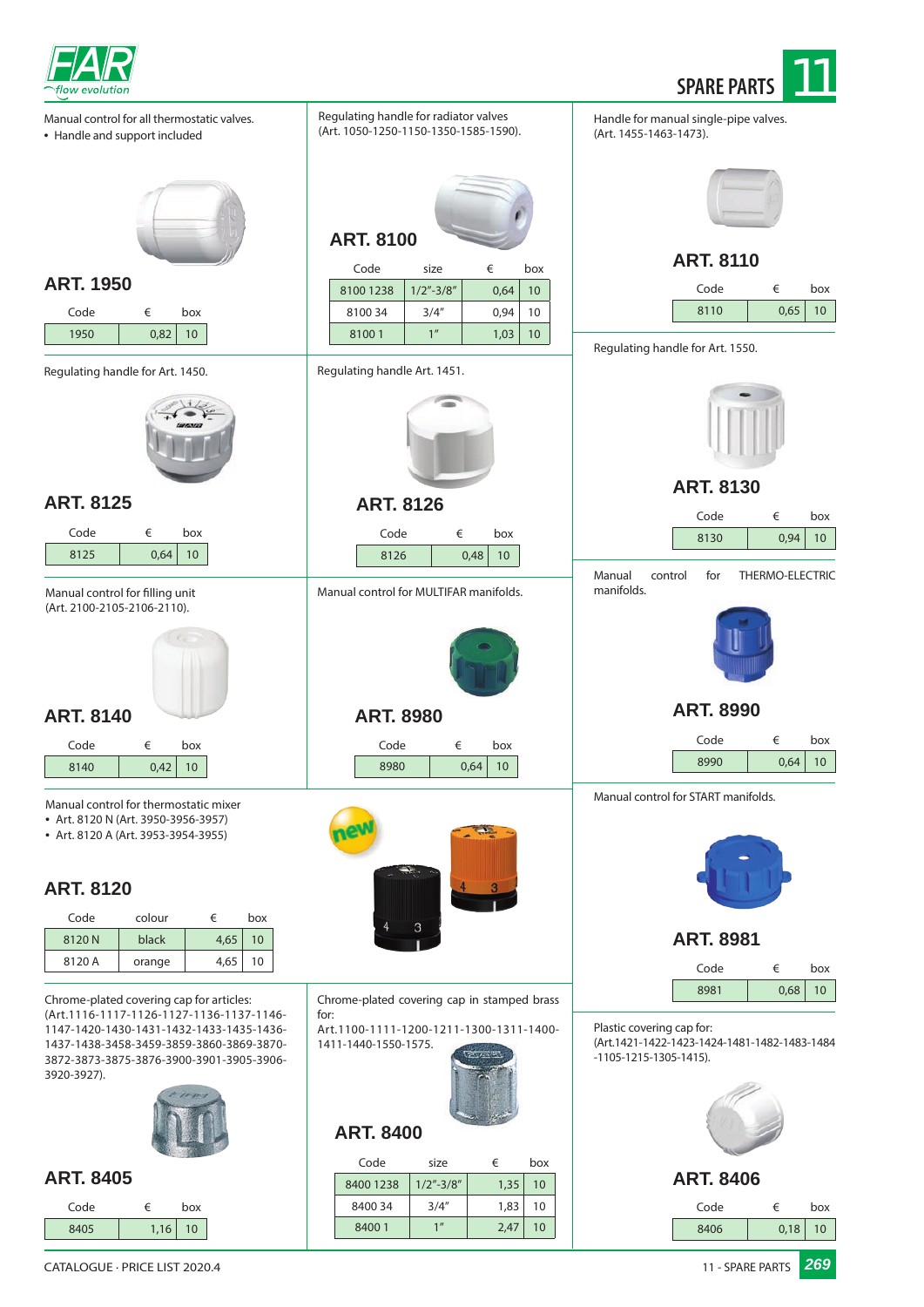



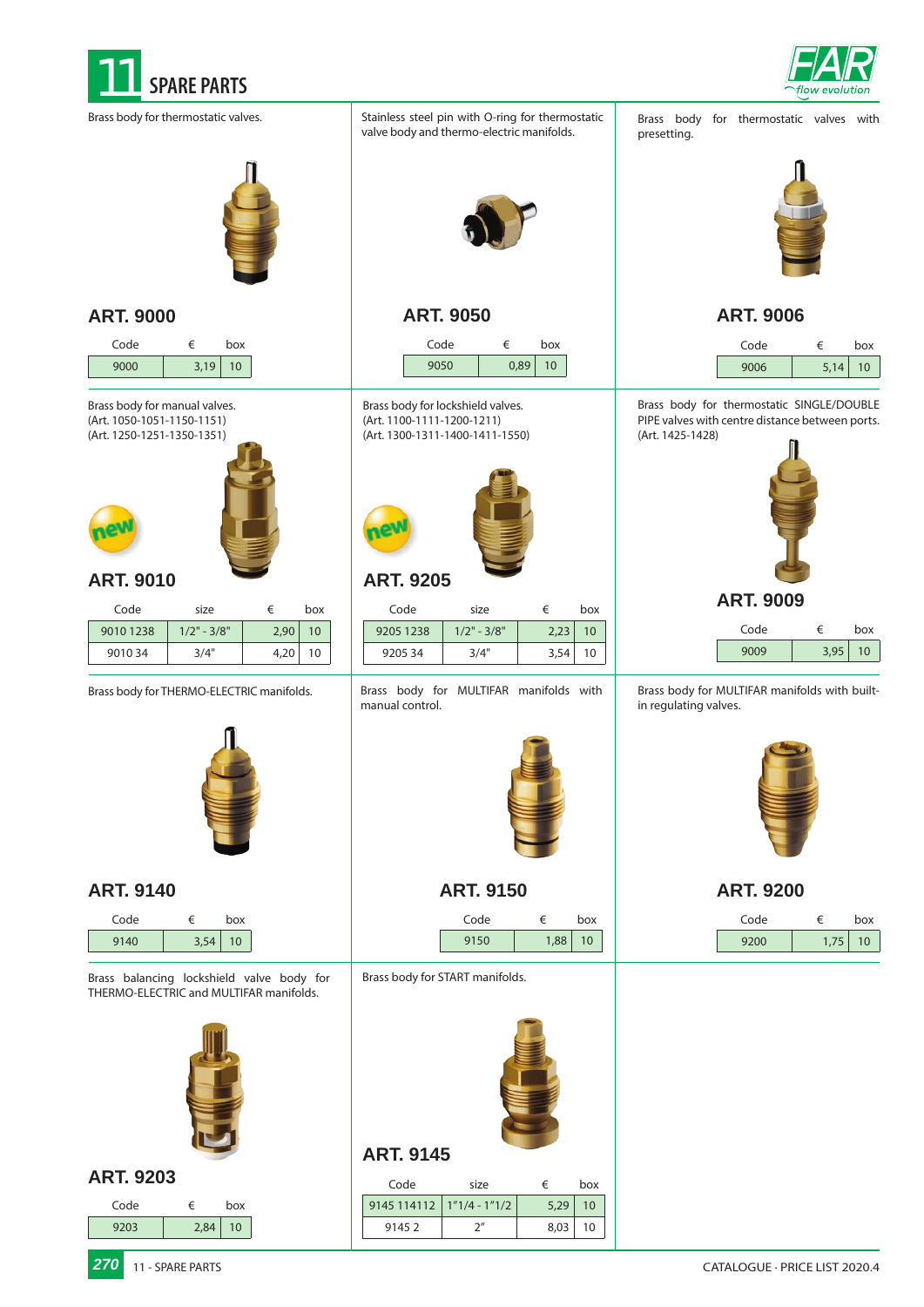



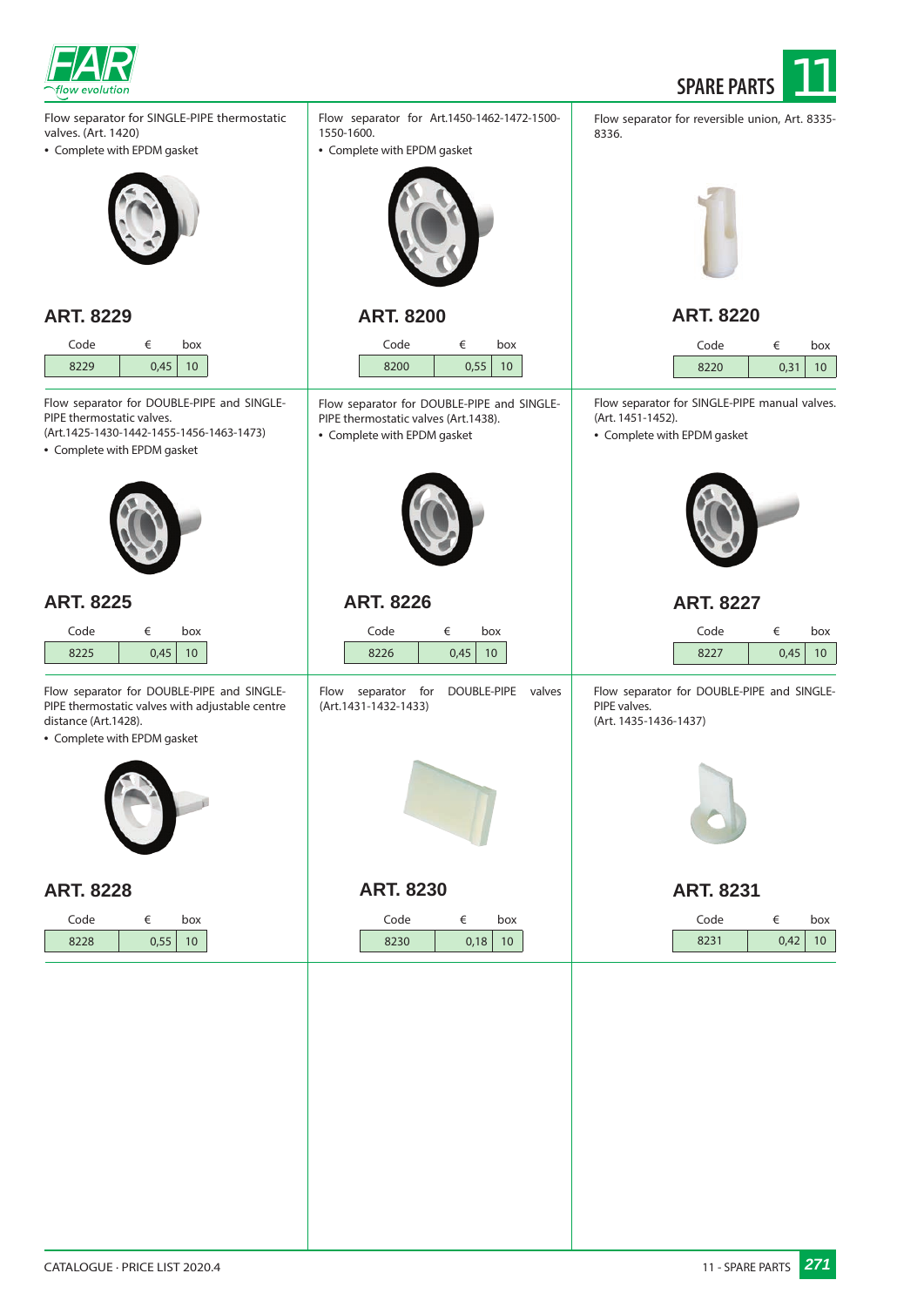



Nut in stamped brass.

### **ART. 8240**

| Code     | size            | €     | box |
|----------|-----------------|-------|-----|
| 8240 12  | 1/2"            | 0,98  | 10  |
| 8240 34  | 3/4''           | 1,11  | 10  |
| 82401    | 1 <sup>''</sup> | 1,98  | 10  |
| 8240 114 | 1"1/4           | 3,48  | 10  |
| 8240 112 | 1"1/2           | 4,62  | 10  |
| 82402    | 2 <sup>''</sup> | 9,18  | 10  |
| 8240 214 | 2''1/4          | 10,21 | 10  |



Chrome-plated nut in stamped brass.

• Size 1" for Art. 1420 - 1425- 1428 - 1430

### **ART. 8250**

| Code     | size            | €     | box |
|----------|-----------------|-------|-----|
| 825012   | 1/2"            | 1,03  | 10  |
| 825034   | 3/4''           | 1,27  | 10  |
| 82501    | 1 <sup>''</sup> | 2,16  | 10  |
| 8250114  | 1''1/4          | 3,67  | 10  |
| 8250 112 | 1"1/2           | 4,84  | 10  |
| 82502    | 2 <sup>''</sup> | 9,50  | 10  |
| 8250 214 | 2"1/4           | 10,49 | 10  |

Chrome-plated nut in stamped brass for SINGLE-PIPE and DOUBLE-PIPE thermostatic valves (Art. 1433-1435-1436-1437).

Chrome-plated nut in stamped brass for Art. 1450-1462-1472-1500-1550-1600.

Size  $1/2''$  for Art. 5140-5150-5190-5200 size 3/8" Size 3/4" | for Art. 5140-5150-5190-5200-2100 | size 1/2" Size 1" | for Art. 5140-5150-5190-5200 | size 3/4" Size  $1''1/4$  for Art. 5140-5150-5190-5200 size 1" Size  $1"1/2$  for Art. 5140-5150-5190-5200 size 1"1/4 Size 2" for Art. 5140-5150-5190-5200 size 1"1/2 Size  $2''1/4$  for Art. 5140-5150-5190-5200 size  $2''$ 



### **ART. 8150**

| Code | size |      | hox |
|------|------|------|-----|
| 8150 | 1111 | າ ຂາ | 10  |

Chrome-plated nut in stamped brass for 24x19 threaded copper pipe connections.

| Code    | size             | €    | box |
|---------|------------------|------|-----|
| 828016  | Ø16              | 1.07 | 10  |
| 828018  | Ø18              | 1.07 | 10  |
| 8280 20 | $\varnothing$ 20 | 1.07 | 10  |

Chrome-plated connection in stamped brass for Art. 1450-1550 for bent probe (Art. 8050- 8051).



### **ART. 8310**

| Code   | size  |      | box             |
|--------|-------|------|-----------------|
| 831012 | 1/2'' | 3,50 | 10 <sup>°</sup> |

Chrome-plated nut in brass for manual valves, lockshield valves and thermostatic valves.

• Art. 8260 12 for 3/8" valves<br>• Art 8260 34 for 1/2" valves • Art 8260 34 for 1/2" valves<br>• Art. 8260 1 for 3/4" valves • Art. 8260 1 for  $3/4''$ 

**ART. 8260**



| Code    | thread<br>nut | €    | hox |
|---------|---------------|------|-----|
| 8260 12 | M22x1,5       | 1,03 | 10  |
| 826034  | M26x1,5       | 1,27 | 10  |
| 82601   | M34x1,5       | 2,26 | 10  |

Chrome-plated plug for manual valves, lockshield valves and thermostatic valves. Complete with gasket.



### Code size € box 4110 12 1/2" 1,65 10 4110 34 3/4" 2,05 10

Chrome-plated connection in stamped brass for Art. 1420 - 1425- 1428 - 1430 -1438 size 1".

 $\bullet$  D = RIGHT THREAD

**ART. 4110**

• S = LEFT THREAD



### **ART. 8324**

| Code    | probe | size | €    | box |
|---------|-------|------|------|-----|
| 8324 1D | Ø12   | 1    | 6,39 | 10  |
| 8324 1S | Ø12   | 1    | 6,39 | 10  |



### **ART. 8253**

| Code |  |  |
|------|--|--|
| : 3A |  |  |

### Nut in stamped brass for 24x19 threaded copper pipe connections.

### **ART. 8270**  $Code$

| size | €    | box |
|------|------|-----|
| Ø16  | 0,98 | 10  |

| 827016  | Ø16              | 0.98 | 10 |
|---------|------------------|------|----|
| 827018  | Ø18              | 0.98 | 10 |
| 8270 20 | $\varnothing$ 20 | 0.98 | 10 |

Chrome-plated connection in stamped brass for Art. 1450 -1550.

- $\bullet$  D = RIGHT THREAD
- S = LEFT THREAD



### **ART. 8300**

| Code      | probe          | size            | €    | box |
|-----------|----------------|-----------------|------|-----|
| 8300 1212 | Ø12            | 1/2"            | 3,50 | 10  |
| 8300 3412 | Ø12            | 3/4''           | 3.79 | 10  |
| 8300 3414 | $\emptyset$ 14 | 3/4''           | 3,79 | 10  |
| 8300 114D | Ø14            | 1''             | 4,19 | 10  |
| 8300 114S | Ø14            | 1 <sup>''</sup> | 4,19 | 10  |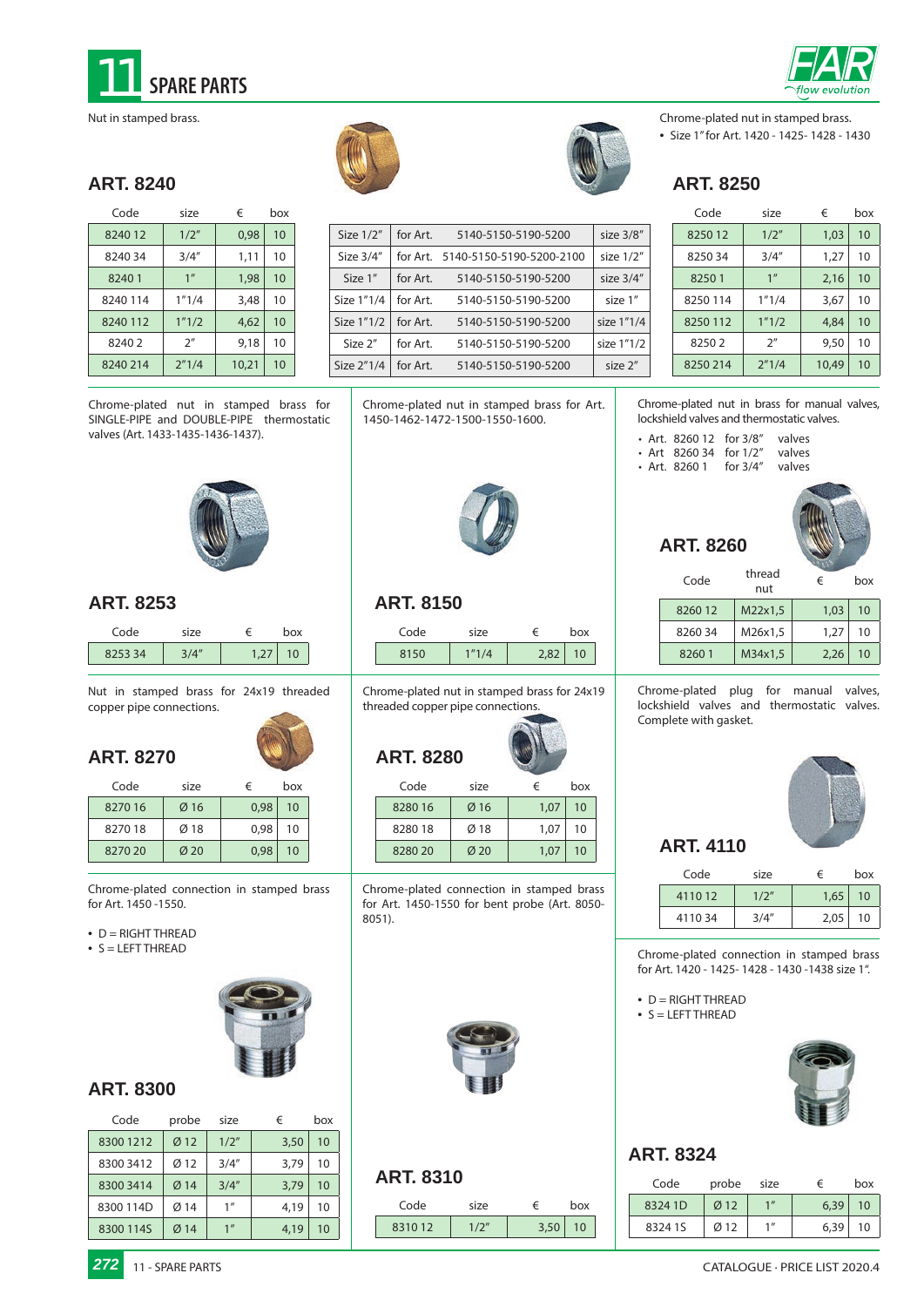



Chrome-plated connection in stamped brass for DOUBLE-PIPE and SINGLE-PIPE thermostatic valves. (Art.1420-1425-1428-1430-1438-1451-1455-1456)



### **ART. 8325**

| Code    | size  | €    | box |
|---------|-------|------|-----|
| 8325 12 | 1/2'' | 2,39 | 10  |
| 8325 34 | 3/4'' | 3,01 | 10  |

Brass flat-faced terminal for pressure reducing valves and strainers.



### **ART. 8770**

| Code    | size            | €    | box |
|---------|-----------------|------|-----|
| 877012  | 1/2"            | 1,62 | 10  |
| 877034  | 3/4''           | 2,27 | 10  |
| 87701   | 1 <sup>''</sup> | 3,76 | 10  |
| 8770114 | 1''1/4          | 5,37 | 10  |

Brass terminal for 3-piece connections.



### **ART. 8790**

| Code     | size            | €     | box |  |
|----------|-----------------|-------|-----|--|
| 879038   | 3/8''           | 0,98  | 10  |  |
| 879012   | 1/2"            | 1,71  | 10  |  |
| 879034   | 3/4''           | 2,53  | 10  |  |
| 87901    | 1 <sup>''</sup> | 4,38  | 10  |  |
| 8790114  | 1''1/4          | 6,19  | 10  |  |
| 8790 112 | 1''1/2          | 10,68 | 10  |  |
| 87902    | 2 <sup>n</sup>  | 15,94 | 10  |  |

1/2" brass reduction connection for strainer, ART. 3930 34.

• For 1" nut



### **ART. 8781**

| Code   | size  | ఆ    | hox |
|--------|-------|------|-----|
| 878112 | 1/2'' | 2,23 | 10  |

Chrome-plated connection in stamped brass for DOUBLE-PIPE and SINGLE-PIPE thermostatic valves (Art.1420-1425-1428-1430-1438-1451-1455-1456) • to be used with bent curve probe (Art. 8050- 8051)



### **ART. 8326 ART. 8327**

| Code   | size |      | hox |
|--------|------|------|-----|
| 832612 |      | 2,39 | 10  |

Chrome-plated flat faced terminal for zone valves, filling units, pressure reducing valves and strainers for domestic systems.



# **ART. 8780**

| Code    | size            | €    | box |
|---------|-----------------|------|-----|
| 878012  | 1/2"            | 1.79 | 10  |
| 878034  | 3/4''           | 2,39 | 10  |
| 87801   | 1 <sup>''</sup> | 4,11 | 10  |
| 8780114 | 1"1/4           | 5.77 | 10  |

Chrome-plated brass terminal for 3-piece connections.



# **ART. 8800**

| Code     | size            | €     | box |
|----------|-----------------|-------|-----|
| 8800 38  | 3/8''           | 1,01  | 10  |
| 8800 12  | 1/2"            | 1,76  | 10  |
| 880034   | 3/4''           | 2,70  | 10  |
| 88001    | 1 <sup>''</sup> | 4,58  | 10  |
| 8800 114 | 1"1/4           | 6,46  | 10  |
| 8800 112 | 1''1/2          | 11,12 | 10  |
| 88002    | 2 <sup>''</sup> | 16,63 | 10  |
|          |                 |       |     |



Chrome-plated connection in stamped brass for SINGLE-PIPE and DOUBLE-PIPE thermostatic valves

(Art. 1433-1435-1436-1437).

| Code   | size  |      | hox |
|--------|-------|------|-----|
| 832712 | 1/2'' | 2,39 | 10  |

Terminal provided with EPDM gasket with nut.



# **ART. 8783**

| Code   | terminal<br>size | thread<br>nut | €    | hox |
|--------|------------------|---------------|------|-----|
| 878338 | 3/8''            | M22x1,5       | 3,21 | 10  |
| 878312 | 1/2"             | M26x1,5       | 4.77 | 10  |
| 878334 | 3/4''            | M34x1,5       | 7,00 | 10  |

Terminal provided with Loctite® Dri-Seal® 5061 for valves and lockshield valves.



### **ART. 8803**

| Code   | size  | €    | box |
|--------|-------|------|-----|
| 880338 | 3/8'' | 1,18 | 10  |
| 880312 | 1/2'' | 1,93 | 10  |

Chrome-plated 1/2" brass reduction connection for strainer, ART. 3932 34.

• For 1" nut



### **ART. 8782**

| Code   | size |      | hox |
|--------|------|------|-----|
| 878212 |      | 7.39 |     |

CATALOGUE · PRICE LIST 2020.4 11 - SPARE PARTS *273*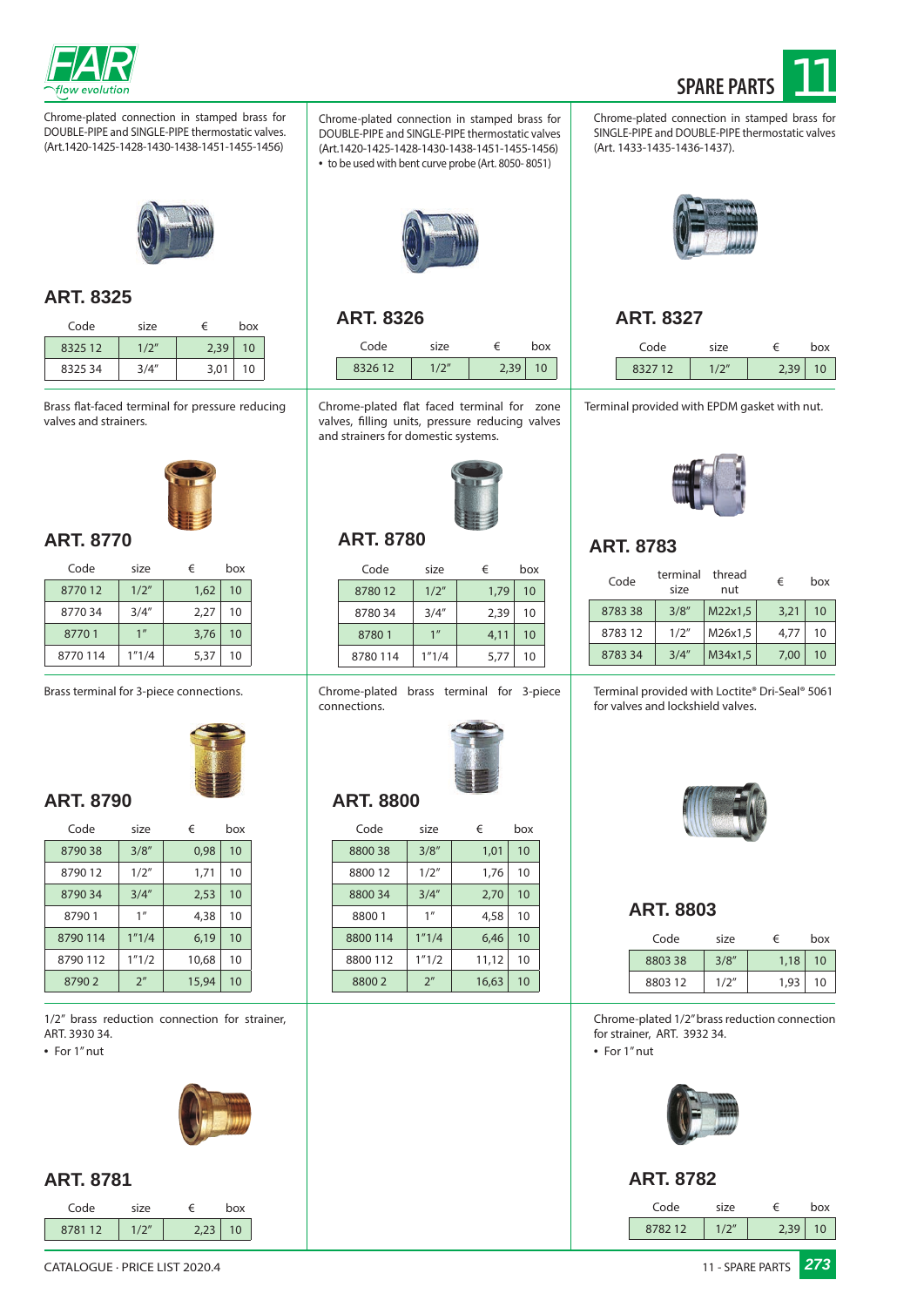

metal brackets.



Reduction in brass for copper pipe locking. Allen screw for coplanar manifold. (Art.3750-3751). **ART. 8550** M6 STAINLESS STEEL screw for flanged manifolds and supports for **ART. 8555** STAINLESS STEEL self-tapping screws for "TUTTO" boxes, supports for manifold and ACQUAFAR fittings. • 8555 10 for Art. 5650-5700-5750-5840-5845-5850 • 8555 32 for Art. 7480-7490-7500-7510-7550 • 8555 38 for Art. 6140-6141-7410-7420-7425-7450-7460 Pipe guide brass washer for copper pipe. Code  $\epsilon$  box  $8550$  0,38 10 Code length/mm  $\emptyset$   $\in$  box  $855510$  10 3,9 0,14 10  $855532$  32 3,9 0,18 10  $855538$  38 3,9 0,21 10



### **ART. 8600**

| Code    | size | €    | box |
|---------|------|------|-----|
| 8600 10 | Ø10  | 0,40 | 10  |
| 8600 12 | Ø12  | 0,40 | 10  |
| 8600 14 | Ø14  | 0,40 | 10  |
| 8600 15 | Ø 15 | 0,40 | 10  |
| 8600 16 | Ø16  | 0,40 | 10  |
| 8600 18 | Ø18  | 0,40 | 10  |
| 8600 20 | Ø20  | 0,49 | 10  |
| 8600 22 | Ø 22 | 0.49 | 10  |
|         |      |      |     |

Sealing seats for 3-piece connections.

| <b>ART. 8700</b> |                 |      |     |  |
|------------------|-----------------|------|-----|--|
| Code             | size            | €    | box |  |
| 8700 38          | 3/8''           | 0,31 | 10  |  |
| 8700 12          | 1/2"            | 0,38 | 10  |  |
| 8700 34          | 3/4''           | 0,58 | 10  |  |
| 87001            | 1 <sup>''</sup> | 1,03 | 10  |  |
| 8700114          | 1"1/4           | 1,71 | 10  |  |
| 8700 112         | 1''1/2          | 1,71 | 10  |  |
| 87002            | 2 <sup>''</sup> | 1,71 | 10  |  |

Plastic lever for actuator complete with screw. • 8977 N for art. 3005-3006-3007-3008

• 8977 R for art. 3010-3011



| Code   | colour | €    | box |
|--------|--------|------|-----|
| 8977N  | black  | 0,68 |     |
| 8977 R | red    | 0,68 |     |

**ART. 8560**  $Code \qquad \qquad \in \qquad box$ 

 $8560$  0,29 10

Chrome-plated screw for regulating handle (Art. 8100-8125-8130-8126-8980-8981).



| Code | size |              | א∩ר |
|------|------|--------------|-----|
|      | IΟ   | $\bigcap$ 12 |     |

Reduced reduction in brass for copper pipe locking for Art. 5065-5075-5080-5085-5090.



## **ART. 8625**

| Code    | size | €    | box |
|---------|------|------|-----|
| 86258   | Ø8   | 0,18 | 10  |
| 8625 10 | Ø10  | 0.18 | 10  |
| 8625 12 | Ø12  | 0.18 | 10  |

EPDM gasket for zone valves, filling units, pressure reducing valves and strainers for domestic systems.



### **ART. 8722**

| Code     | size            | €    | hox |
|----------|-----------------|------|-----|
| 872212   | 1/2'            | 0,17 | 10  |
| 872234   | 3/4''           | 0,23 | 10  |
| 87221    | 1 <sup>''</sup> | 0,31 | 10  |
| 8722114  | 1''1/4          | 0,36 | 10  |
| 8722112  | 1"1/2           | 0,68 | 10  |
| 87222    | 2 <sup>''</sup> | 0,81 | 10  |
| 8722 214 | 2"1/4           | 0,91 | 10  |

# ART.

| Code    | size            | €    | box |
|---------|-----------------|------|-----|
| 8575 10 | $Ø$ 10          | 0,15 | 10  |
| 857512  | Ø <sub>12</sub> | 0,15 | 10  |
| 8575 14 | Ø14             | 0.15 | 10  |

Brass pipe clamping ring for fittings for plastic and multilayer pipe.



### **ART. 6070**

| Code    | size | €    | box |
|---------|------|------|-----|
| 6070 58 | Ø16  | 0.52 | 10  |
| 607080  | Ø20  | 0.52 | 10  |

- Spare gasket.
- Code 8724 30 for Art. 8225
- Code 8724 39 for Art. 8200

| <b>ART. 8724</b> |      |      |     |
|------------------|------|------|-----|
| Code             | size | €    | box |
| 872430           | Ø30  | 0,14 |     |
|                  |      |      |     |

Gold gasket for zone valves, filling units, pressure reducing valves and strainers for domestic systems.

# **ART. 8725**

| Code     | size   | €    | box |
|----------|--------|------|-----|
| 872534   | 3/4''  | 0,18 | 10  |
| 87251    | 1''    | 0,21 | 10  |
| 8725 114 | 1"1/4  | 0,29 | 10  |
| 8725 112 | 1''1/2 | 0,31 | 10  |

**274** 11 - SPARE PARTS **CATALOGUE · PRICE LIST 2020.4** 

| 8575 |      |   |     |  |
|------|------|---|-----|--|
| e    | size | € | box |  |

| .       | $-11 - - -$     |      | $\sim$ $\sim$ $\sim$ |
|---------|-----------------|------|----------------------|
| 8575 10 | Ø10             | 0,15 | 10                   |
| 857512  | Ø12             | 0,15 | 10                   |
| 8575 14 | Ø <sub>14</sub> | 0,15 | 10                   |

| Code    | size | €    | box |
|---------|------|------|-----|
| 6070 58 | Ø16  | 0,52 | 10  |
| 607080  | Ø20  | 0.52 | 10  |



| couc   | ت ۱۷ د |      | <b>NUM</b> |
|--------|--------|------|------------|
| 872430 | Ø30    | 0.14 |            |
| 872439 | Ø 39   | 0,16 |            |
|        |        |      |            |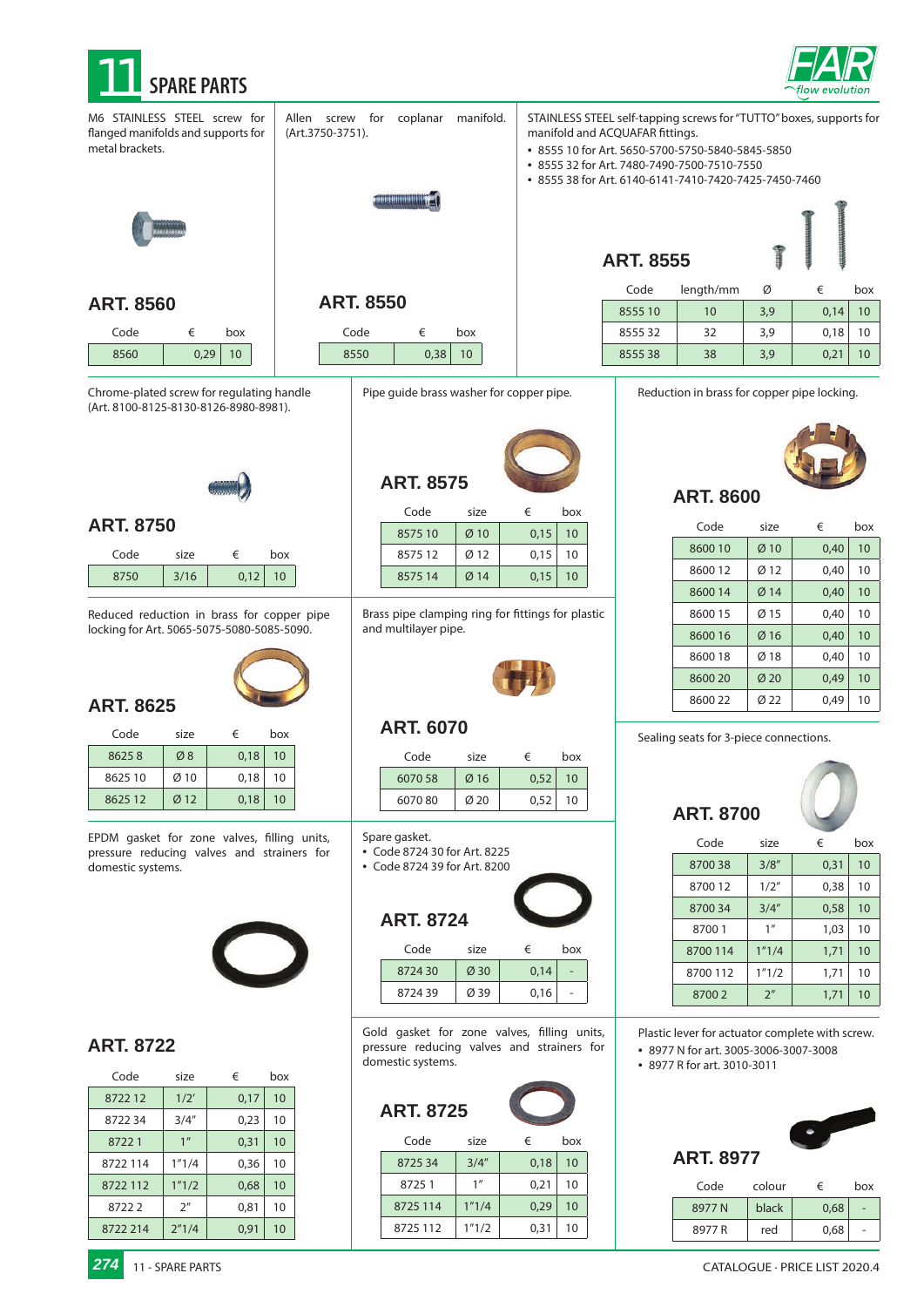

**ART. 8727**



Code size  $\epsilon$  box 8450 10  $\begin{array}{|c|c|c|c|c|c|} \hline \text{8450 10} & \text{810} & \text{0.35} & \text{10} \end{array}$ 8450 12 Ø 12 0,35 10 8450 14 0 14 0,35 10 8450 15 Ø 15 0,35 10 8450 16 | Ø 16 | 0,35 | 10 8450 18 Ø 18 0,35 10 8450 20 Ø 20 0,53 10 8450 22 Ø 22 0,53 10

pipe.

**ART. 8450**

Sealing washer in nylon for blind plugs. (Art. 4000-4099-4100)

| Code     | size            | €    | box |  |
|----------|-----------------|------|-----|--|
| 872712   | 1/2"            | 0,17 | 10  |  |
| 872734   | 3/4''           | 0,18 | 10  |  |
| 87271    | 1 <sup>''</sup> | 0,19 | 10  |  |
| 8727 114 | 1''1/4          | 0,22 | 10  |  |
| 8727 112 | 1"1/2           | 0,30 | 10  |  |
| 87272    | 2 <sup>n</sup>  | 0,35 | 10  |  |

Filter for filling unit. (Art. 2100 -2105 - 2106 - 2110).



# **ART. 8500**

| Code |      | box |
|------|------|-----|
| 8500 | 1,38 |     |

Compression reduced single-taper in rubber for copper pipe for Art. 5065-5070-5075 5080- 5085-5090.



### **ART. 8475**

| Code    | size | €    | box |
|---------|------|------|-----|
| 84758   | Ø8   | 0.28 | 10  |
| 8475 10 | Ø10  | 0.28 | 10  |
| 8475 12 | Ø12  | 0.28 | 10  |

Spare O-ring.

• 28/24 for Art 3750-3751 size. 3/4"

• 34/59 for Art 3750-3710-3410-3441-3443-3445-3916-3915-3914-3751 size 1"

### **ART. 8350**

| Code      | size  | €    | box |
|-----------|-------|------|-----|
| 83502824  | 28/24 | 0.48 | 10  |
| 8350 3459 | 34/59 | 0.64 | 10  |

BLUE-RED double face disc for MULTIFAR manifolds.



### **ART. 8950**

| Code   |      | box |
|--------|------|-----|
| 895003 | 0.29 | 10  |

Kit for MULTIFAR manifolds complete with handle, discs and screws.



### **ART. 8985**

|                  |                                                                                                          |                 |                                         | Code             | €    | box |
|------------------|----------------------------------------------------------------------------------------------------------|-----------------|-----------------------------------------|------------------|------|-----|
|                  |                                                                                                          |                 |                                         | 8985 0316        | 1,28 | 1   |
|                  | Double face disc for manifolds with descriptions<br>for domestic and heating systems.<br>138<br>€<br>box |                 | Silk-screen printed disc for Art. 1550. |                  |      |     |
|                  |                                                                                                          |                 |                                         |                  |      |     |
| <b>ART. 8975</b> |                                                                                                          |                 |                                         | <b>ART. 8655</b> |      |     |
| Code             |                                                                                                          |                 |                                         | Code             | €    | box |
| 8975 16          | 0,29                                                                                                     | 10 <sup>1</sup> |                                         | 8655             | 0,29 | 10  |
|                  |                                                                                                          |                 |                                         |                  |      |     |

CATALOGUE · PRICE LIST 2020.4 **275** 2008 11 - SPARE PARTS **275**